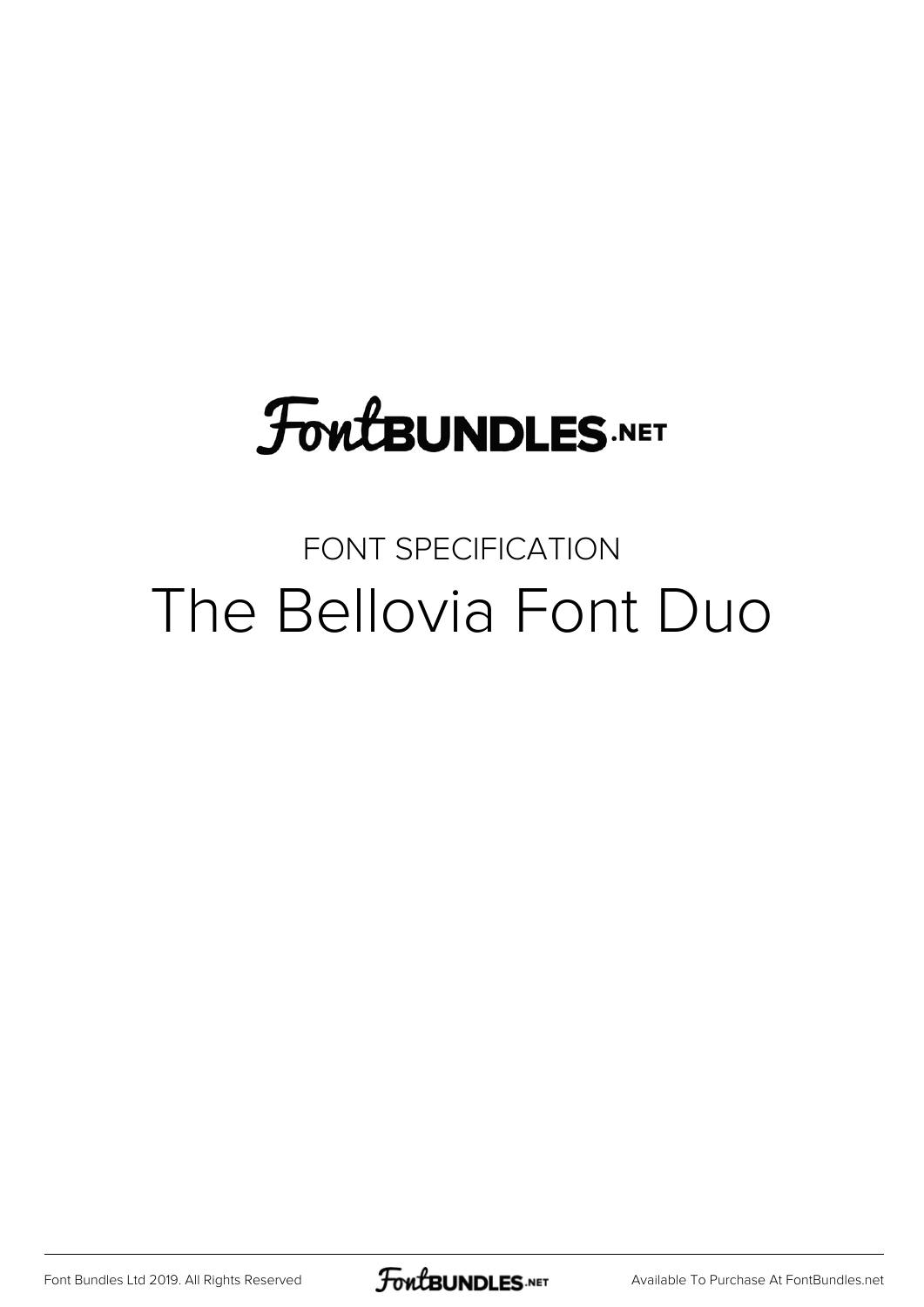#### The Bellovia Sans Black - Regular

**Uppercase Characters** 

### ABCDEFGHIJKLMNOPORSTU VWXY7

Lowercase Characters

## ABCDEFGHIJKLMNOPORSTU VWXYZ

Numbers

### 0123456789

Punctuation and Symbols



All Other Glyphs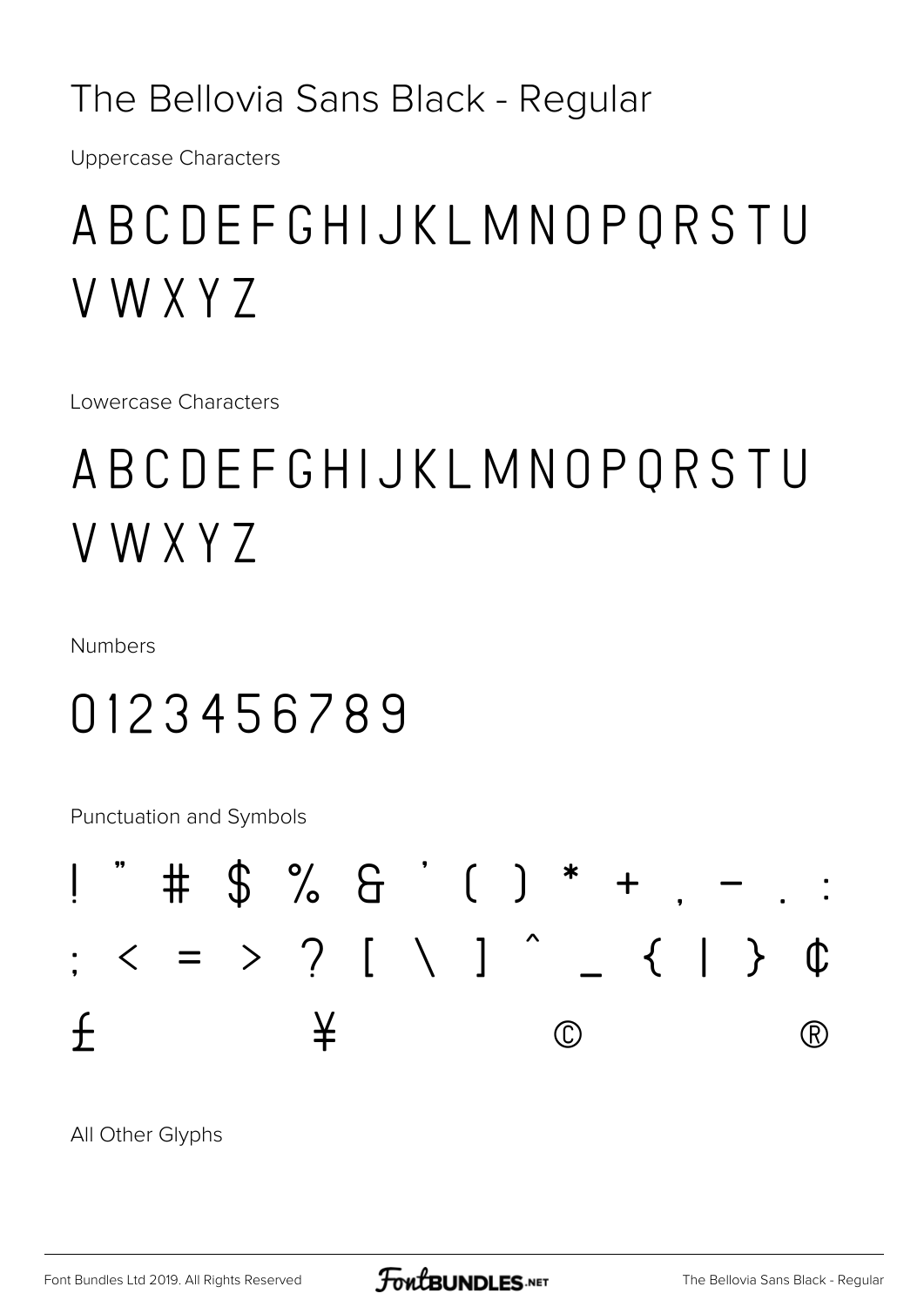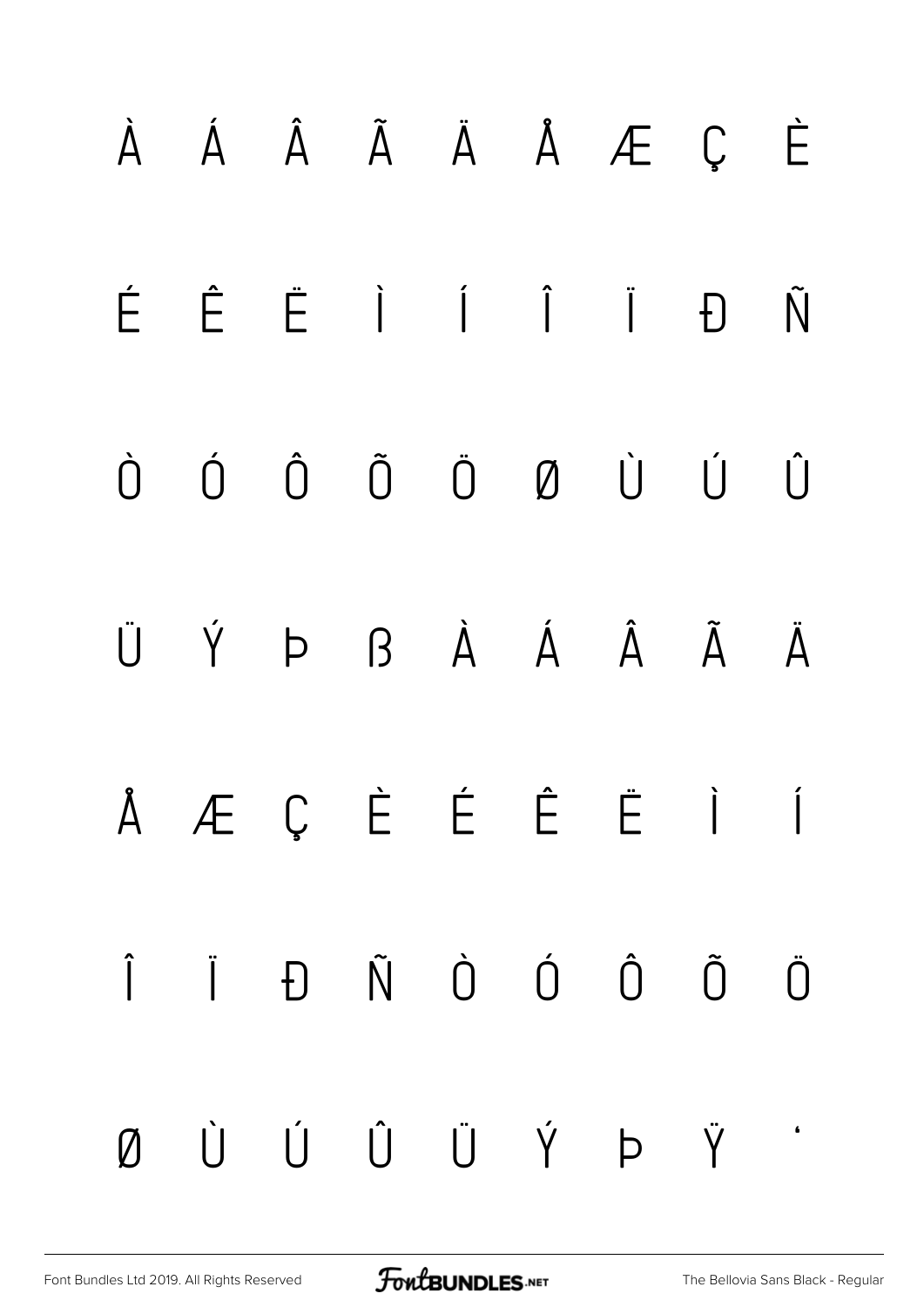$\overline{66}$  $\overline{\phantom{a}}$  $\bullet$ 

٦

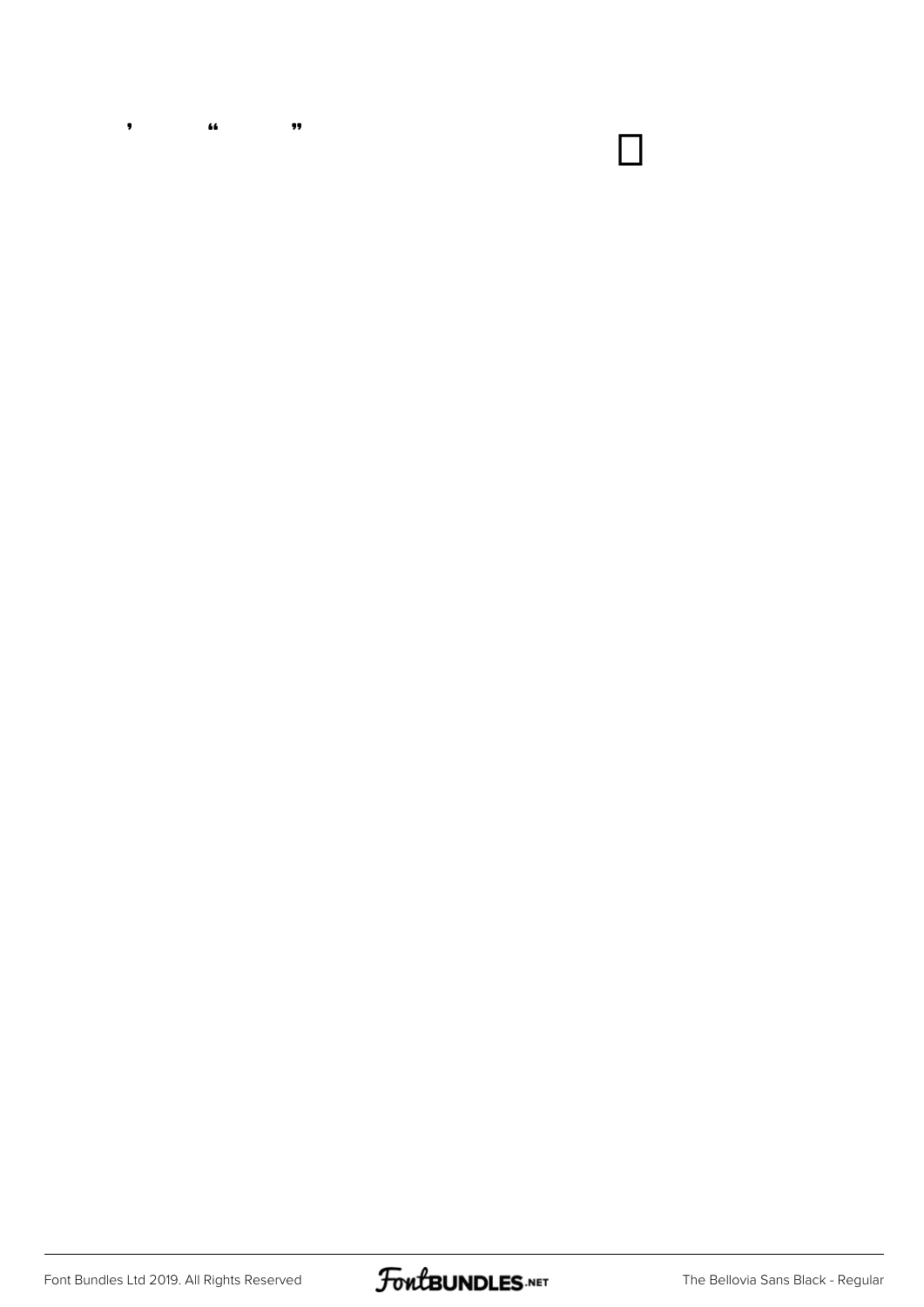#### The Bellovia - Regular

**Uppercase Characters** 

ABEDEFGHI IKLMNOP ORSTUVUXYZ

Lowercase Characters

akcdefghijklmnopqrstuvwxyz

**Numbers** 

0193456789

**Punctuation and Symbols** 

 $1''$  # \$ % & ' ( ) \* + , - $\begin{array}{c} \begin{array}{c} \end{array} & \begin{array}{c} \end{array} & \begin{array}{c} \end{array} & \begin{array}{c} \end{array} & \begin{array}{c} \end{array} & \begin{array}{c} \end{array} & \begin{array}{c} \end{array} & \begin{array}{c} \end{array} & \begin{array}{c} \end{array} & \begin{array}{c} \end{array} & \begin{array}{c} \end{array} & \begin{array}{c} \end{array} & \begin{array}{c} \end{array} & \begin{array}{c} \end{array} & \begin{array}{c} \end{array} & \begin{array}{c} \end{array} & \begin{array}{$  $\left(\!\!\!\begin{array}{c} \widehat{\varkappa} \end{array}\!\!\!\right)$ 

All Other Glyphs

*FOWLBUNDLES.NET*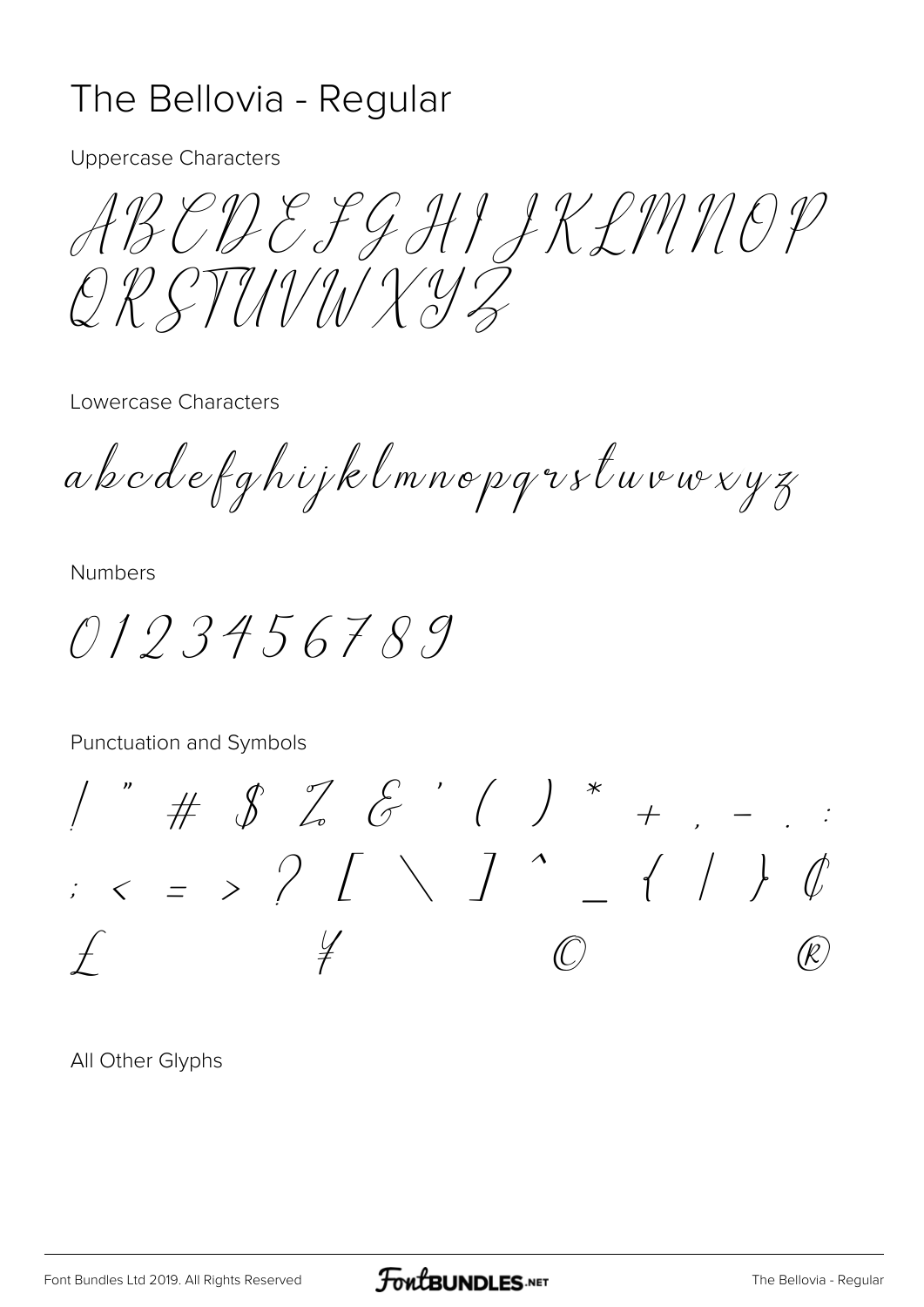À Á Â Ã Ä Å Æ Ç È É Ê Ë J Í J H VI Ò Ó Ô Õ Ö × Ø Ù Ú  $\hat{U}$   $\hat{U}$   $\hat{V}$   $\beta$   $\hat{\alpha}$   $\hat{\alpha}$   $\hat{\alpha}$  $\ddot{a}$   $\ddot{a}$   $\alpha$   $\dot{c}$   $\dot{e}$   $\dot{e}$   $\ddot{e}$   $\ddot{e}$   $\dot{c}$  $\hat{\iota}$   $\hat{\iota}$   $\ddot{\iota}$   $\delta$   $\tilde{\iota}$   $\dot{\tilde{\iota}}$   $\dot{\tilde{\iota}}$   $\delta$   $\tilde{\varrho}$   $\tilde{\varrho}$  $\ddot{\sigma}$   $\div$   $\sigma$   $\dot{u}$   $\acute{u}$   $\ddot{u}$   $\ddot{u}$   $\dot{y}$   $\dot{p}$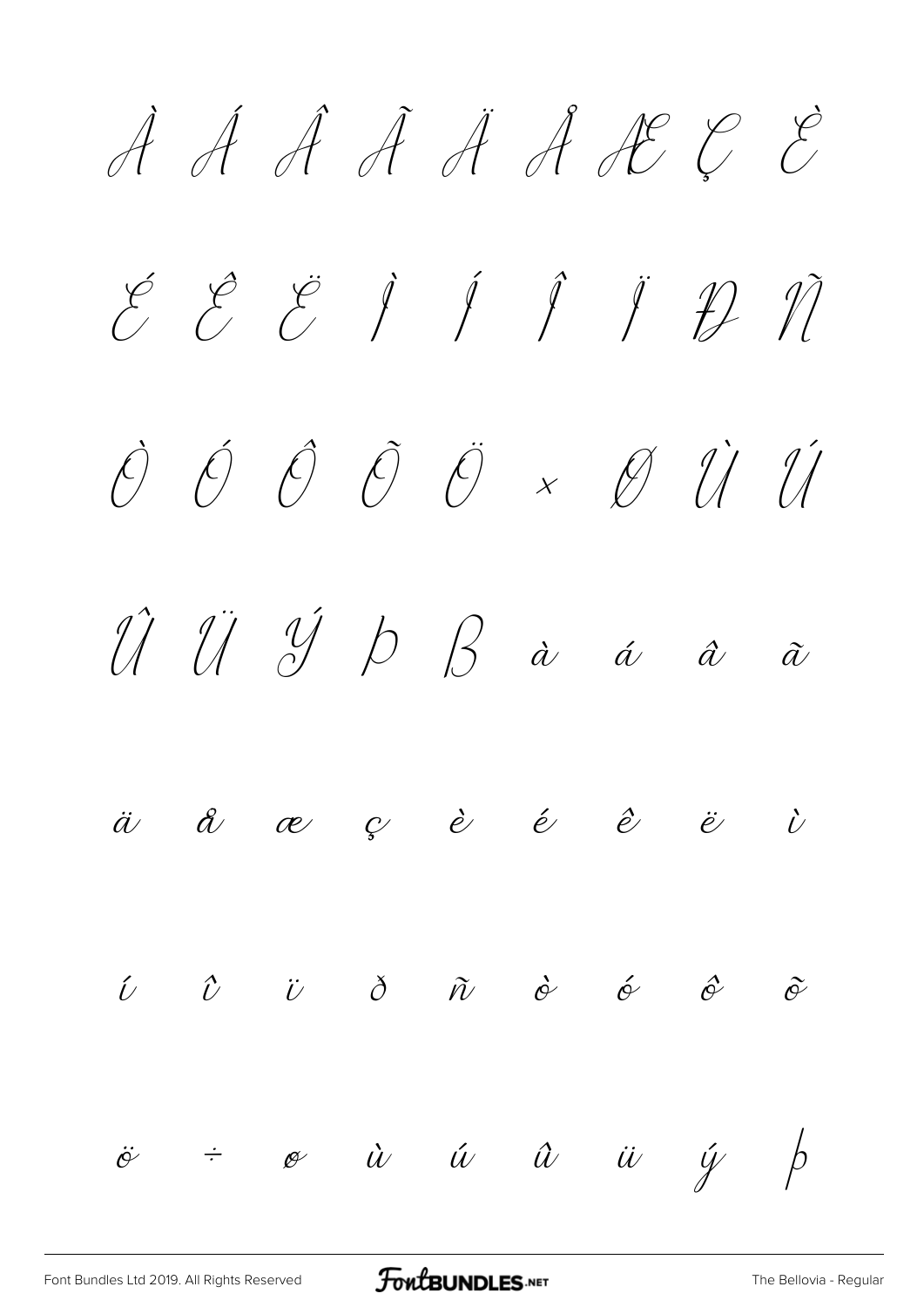ij in de la de la de la de la de la de la de la de la de la de la de la de la de la de la de la de la de la de<br>Jegonda de la de la de la de la de la de la de la de la de la de la de la de la de la de la de la de la de la  $a-b\sim c\sim d\sim e\sim f\sim g\sim h\sim i\sim$  $j$  k b  $k$  m  $n$  $s$  to us verwer  $y$  of a be of de of geheim kah man o pagar t u v v v x p z a b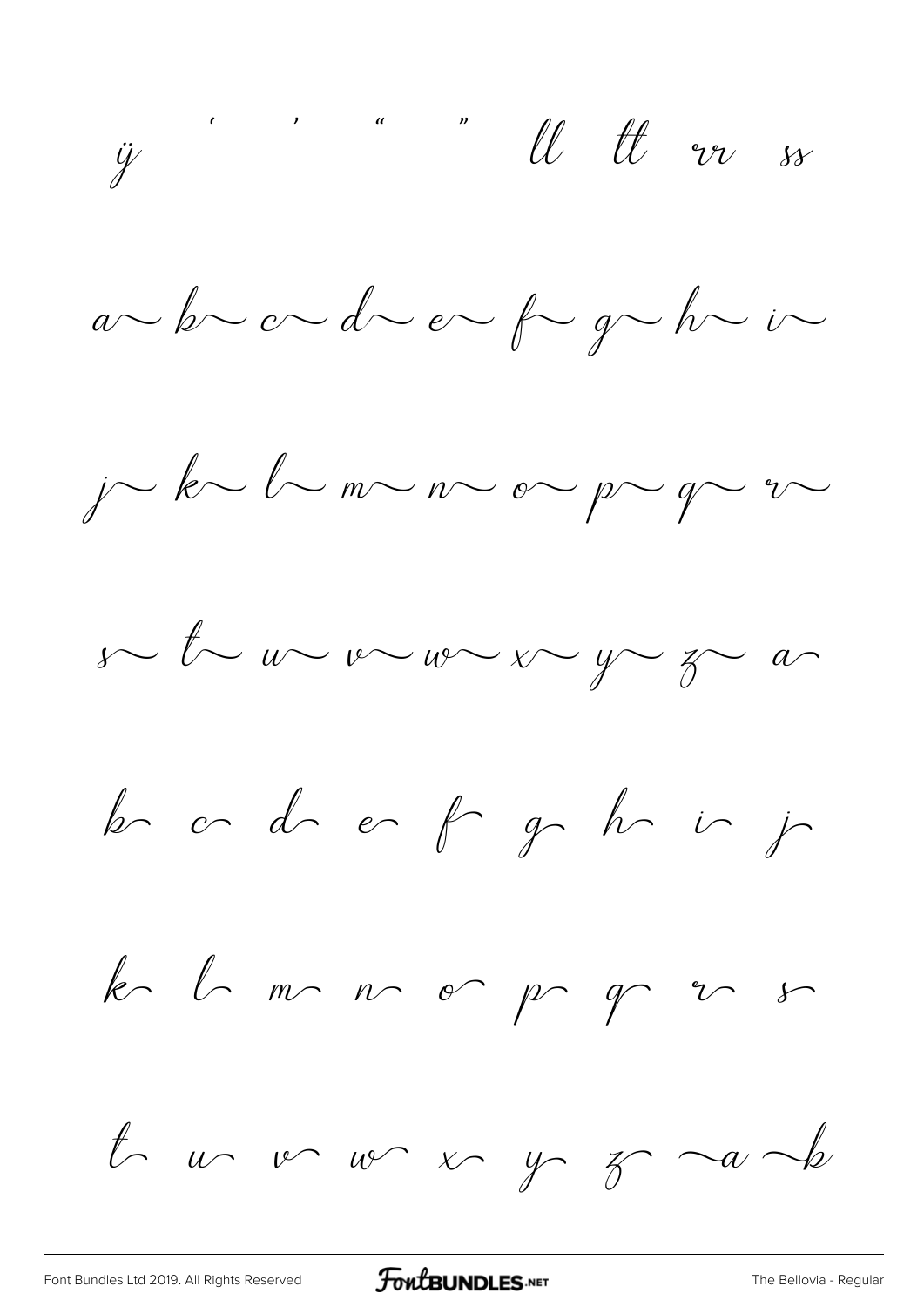$-c-d-e$  of  $\neg g \neg h \neg i \neg j \neg k$ 







 $-m$  or  $-p$  of  $-v$  is it in

ve ve ve y y to d J g

Lik Lugg Lud

[Font Bundles Ltd 2019. All Rights Reserved](https://fontbundles.net/) **FoutBUNDLES.NET** [The Bellovia - Regular](https://fontbundles.net/)